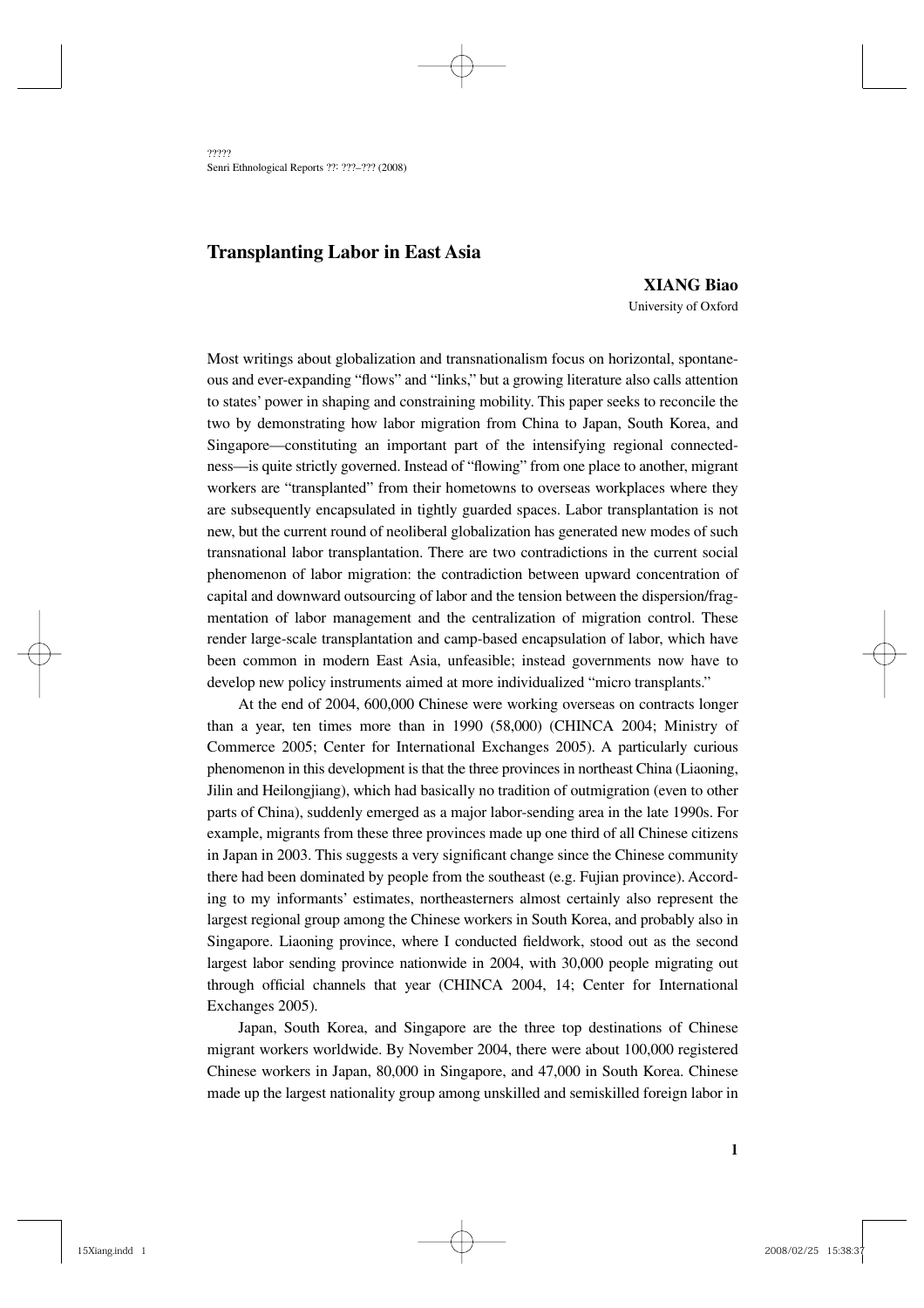Japan and South Korea (nearly 70 percent and over 40 percent respectively) and one of the four largest, probably the second largest after workers from Malaysia, in Singapore (CHINCA 2004: 16–17, 40–48). In this paper, I collate information about these three countries from documentary study and from my own on-going field research in Singapore.

# **Overview: The State-Managed, the Market-Driven, and the Corporativist**

Japan, South Korea, and Singapore serve as good cases for analysis because they represent different approaches to the management of labor migration. Most Chinese from the northeast go to Japan to work as so-called "trainees." Japan still refuses to admit unskilled foreign labor and instead adopts a "side-door" policy to import labor in the form of industrial trainees, ostensibly an international aid program to train workers from Third World countries. Chinese made up nearly half of all the trainees from fourteen countries during 1992 and 2003 (0.3 million out of 0.6 million) (Japanese Ministry of Justice, cited in Tsuda 2005: 41).<sup>1)</sup> Under this system, the first-year trainees (*ken shusei*), are not recognized as employees, are given a stipend of JPY 60,000 (USD 500) a month. and are not protected by labor laws. There is no contract between the migrant worker and the employer; instead the employer or the employer's association signs an agreement with the labor sending company—the recruitment agent in China—and labor migration is deemed a collaboration between the two organizations. From their second year, trainees can be upgraded to interns (*ji shusei*), subject to satisfactory results of examinations of Japanese language and working skills. Interns are comparable to employees and are paid about JPY 120,000 monthly. Interns' contracts last two years and are in some cases renewable. This trainee system is directly managed by the Japan International Training Cooperation Organization (JITCO), which was set up by the Japanese government in 1991 under the joint jurisdiction of five ministries (Justice; Foreign Affairs; Economy, Trade and Industry; Health, Labor and Welfare; and Land, Infrastructure and Transport). Other public non-profit entities (but not employers) are also allowed to establish bilateral agreements with organizations in China to import trainees. Workers in northeast China pay agents anything between RMB 20,000 and 60,000 (USD 2,600–7,800) for going to Japan; prices to other destination countries are generally higher.

South Korea copied the Japanese trainee system in 1993. It is a general perception among agents in Liaoning that working conditions in South Korea are harsher than in Japan, but workers can save more. A trainee in South Korea earns KRW 640,000 (USD 640)2) a month, about 20-25 percent of ordinary workers' wages (Niu Xumou 2004), but with overtime they can earn a million won a month (based on 2005 data). A trainee with skills can thus save about RMB 200,000 after three years. The Korea Federation of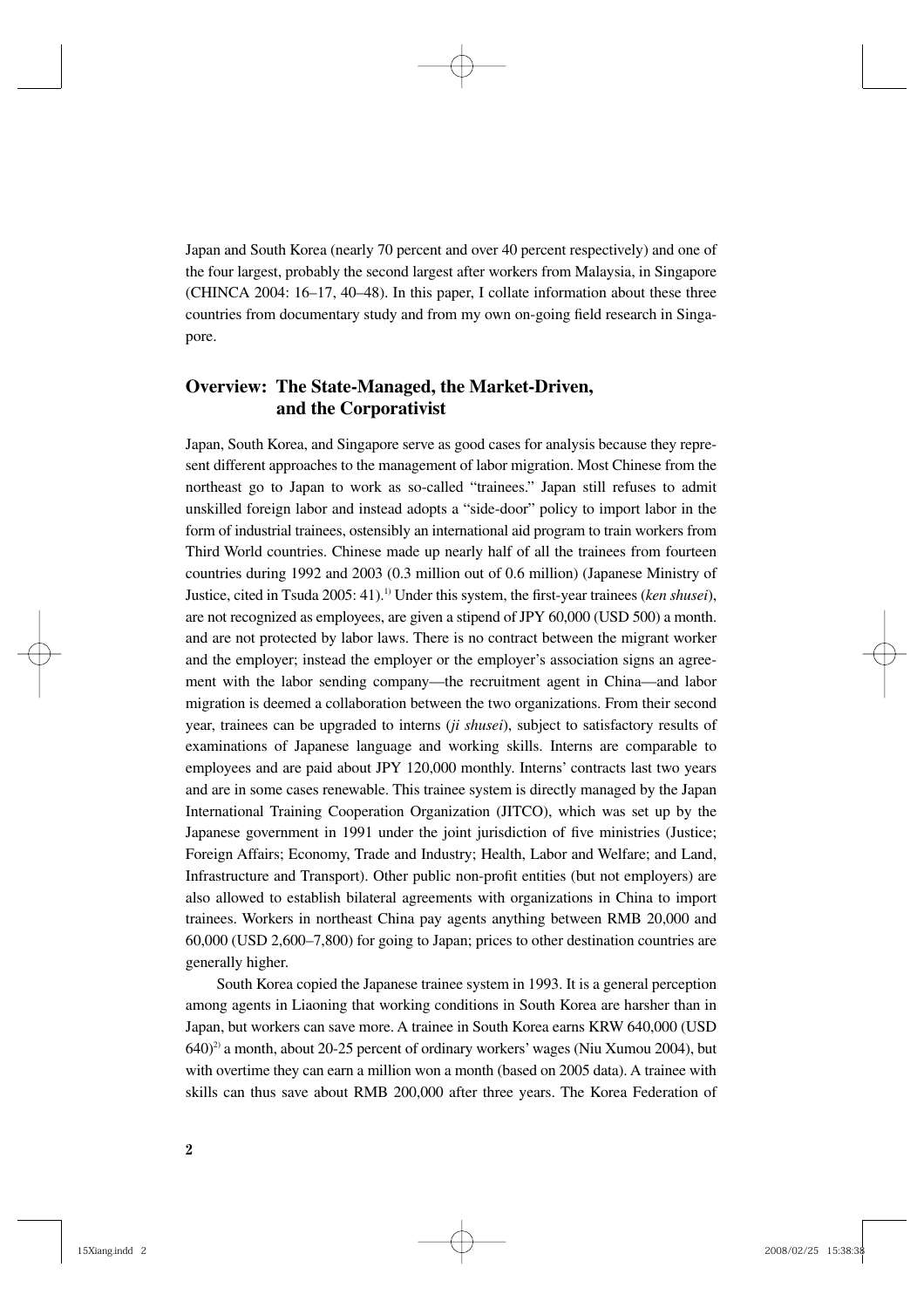Small and Medium Business (KFSB), particularly its branch Korea International Training Cooperation Corps (KITCO) that was set up in 1994, is the central entity in running the system. Unlike JITCO, KFSB is not a governmental institution, but is a business body representing employers' interests. Paradoxically, however, KFSB acts more governmentally than JITCO. KFSB designated a limited number of agents in China (10 state-owned large companies in 2005) as partners; these agents accept applications in China, conduct preliminary selections, and pass on a shortlist to KFSB. KFSB makes the final selection and allocates workers to employers. Neither the worker nor the China agency has a chance to meet or even know about the prospective employer until the worker is allocated. South Korea does not allow for renewal of contract, and workers have to leave after three years. Despite the strict regulation, the South Korean program performed much less satisfactorily than the Japanese one from the government's point of view. In early 2004, for example, 63 percent of industrial trainees remained in Korea after the three year limit (Labor Department, CHINCA 2004: 60). In Japan, by comparison, 5.6 percent of trainees overstayed in 2000, and trainees accounted for just over 1 percent of the total overstays during 1997 to 2001 (JITCO 2001: 107) and 2 percent in 2004 (Tsuda 2005: 40). The agent fee for South Korea is also higher. I shall explain these differences later.

After years of debate, the South Korean parliament decided in 2003 to replace the trainee system with an employment permit program (EPP), which was implemented in August 2004. EPP grants migrants the same labor rights as local employees, including the rights to unionize, to strike, and to demand minimum wages. But by 2007, the South Korean and Chinese governments had yet to sign the Memorandum of Understanding to open the EPP to Chinese workers. Most of the agents whom I met in China were confident that the EPP would not change the existing recruitment practice very much.

In contrast to Japan and South Korea, Singapore has economically liberal policies regarding labor migration.<sup>3)</sup> Singapore imports foreign labor according to local employers' demands, and regulates the number through the policies of "dependency ceiling" (which sets the proportion of foreign to local workers hired by the employer) and foreign worker levies. Instead of appointing public institutions to regulate the market, private recruitment companies play the main role. In 2007, 1,618 licensed agencies were active in placing foreign workers (Singapore Ministry of Manpower 2007). This number is striking if one considers that, as a world-renowned shopping paradise, Singapore had only 250 department stores and supermarkets and 1,400 shops retailing food, beverage, and tobacco in 2004 (Singapore Department of Statistics 2006: 19). About 75 percent of all the recruitment agencies listed with the internet search engine for products and services (*KellySearch*) are based in Singapore.<sup>4)</sup> The Singaporean government bans almost all employers from hiring Chinese workers directly; instead they have to recruit through agencies designated by the Ministry of Manpower and authorized by the Chinese embassy in Singapore (50 in 2007). While Japan and South Korea focus on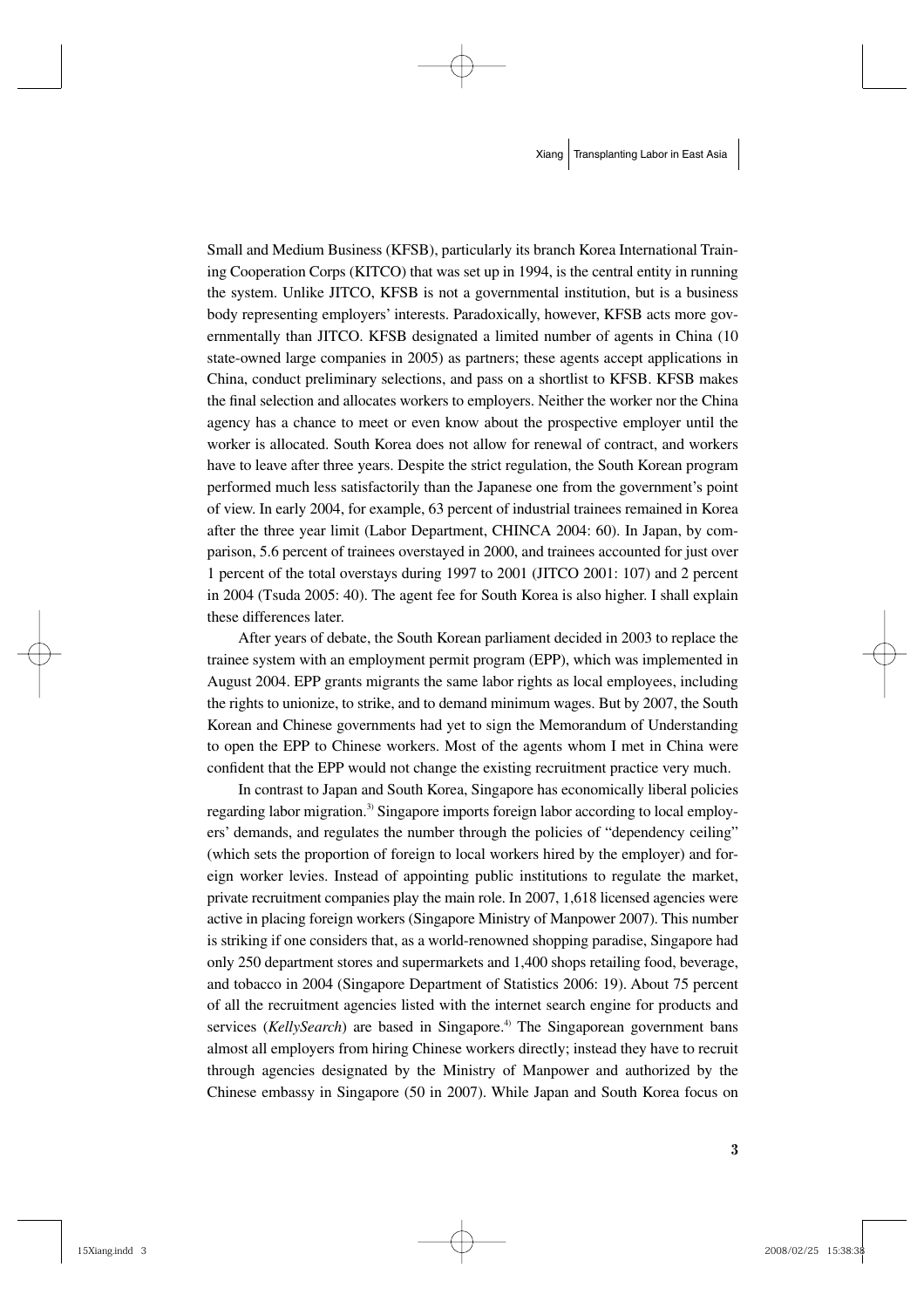pre-departure selection, Singapore is relatively open in admitting foreign workers but exercises control by post-entry regulations, particularly by imposing strict regulations over employers and agents. Employers or agents have to pay SGD 5,000 (USD 2,500) as a security bond for every foreign worker, and are obliged to ensure the worker does not violate any government regulation. These methods seem successful; illegal overstays are believed to be at a minimum. The average salary for Chinese workers in Singapore is about SGD 550 a month, and up to SGD 1,000 by working overtime. The migrants are most commonly offered two year contracts, renewable for a third year. Agencies in northeast China charge fees ranging from RMB 55,000 to RMB 75,000 for going to Singapore. Migrating to Singapore is economically the least profitable for migrants.

Thus, among the three countries, the Japanese and Singaporean policies can be respectively described as state-managed and market-driven; South Korea stands in the middle, representing a corporativist governance pattern. But labor transplantation and encapsulation appear as the common policy goals and outcomes. In all three countries, intermediary agencies—be they public bodies (Japan), business associations (South Korea), or commercial entities (Singapore)—play the central role in shaping labor migration. What follows explores how intermediaries emerge and assume similar functions despite these divergent policy contexts.

### **Labor-Capital Decoupling**

Labor transplantation is not new. From 1932 until the end of World War II, the Japanese government sent agricultural settlers from rural Japan and the Korean peninsula to Manchuria in a well planned and organized manner (known as *nogyo imin*).<sup>5)</sup> In the era of national development, labor transplantation became even more tightly organized. From the 1960s to the 1980s, labor migration in and from East Asia was mainly tied to large contract projects, particularly in construction and infrastructure development. These collective and camp-based labor transplantations were dependent on two related conditions. The first was a direct employment relation between sizable capital and sizable labor force, and the second was a clear demarcation between internal and external economies. However, since the early 1990s when Chinese workers started migrating to Japan, South Korea and Singapore on a large scale, both conditions have changed.

The construction industry that currently hires nearly 30 percent of Chinese migrant workers overseas provides a typical example of the dissociation between capital and labor.<sup>6)</sup> In the 1970s, when project workers were the main form of labor migration, few projects exceeded USD 100 million in contract value. By the 1980s, integrated development (such as building ports and industrial zones) became the mainstream model, and a single contract easily exceeded USD 1,000 million in value. Internationally, the average profit rate of construction contracting dropped from 20 percent in the 1970s to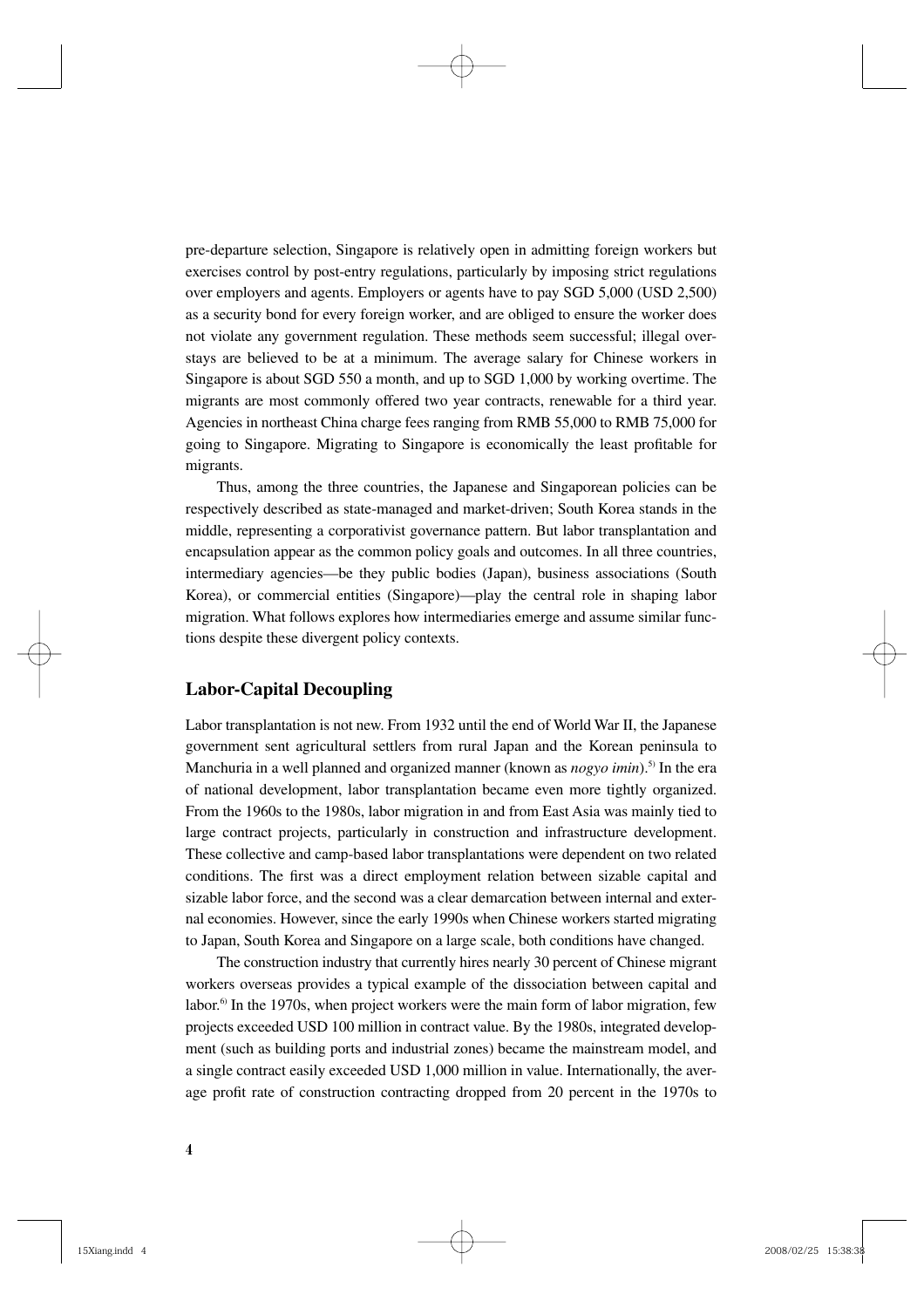below 10 percent in the 1980s (Zhang Gesheng 1999: 93–94), and further down to 7 percent in the 1990s and 2000s (Xing Houyuan 2005: 8). This renders large scale essential to generate profits. Various factors, such as developing countries' desire for infrastructure development but tight financial constraints, the privatization of state facilities aimed at utilizing private investment for public projects, and international capital's interest in infrastructure projects that stabilize its profit rate amidst global speculation, pushed for an integration of construction, investment, and long-term management. Contractors are increasingly expected to raise funds, and to recoup their investments through commercial operation of the infrastructure project before transferring it back to the host government. New contracting practices along this line include the build-operate-transfer (BOT), build-operate-own-transfer (BOOT), and engineering-procurement-construction (EPC) models. A Chinese industrial commentator estimated that BOT was responsible for about 60 percent of all the contracting projects worldwide in the mid 2000s (Xing Houyuan 2005: 10, see also Wang Shouqing 2004 for construction-investment integration in Indonesia and Thailand). Seeing BOT as the future of the international contracting business, the Chinese State Council issued special policies in 1999 to encourage Chinese companies to take up this model (Xing Houyuan 2005: 10).

As large companies become more capital-intensive, labor management is increasingly "handed down." Big companies subcontract labor-intensive tasks to smaller building companies, small companies outsource recruitment to agents, and agents search for labor from ever more remote places in sending countries. The number of companies involved in the chain of labor management increases significantly. For example, China Development, the largest construction company in China and the first company to send labor overseas on a commercial basis, used to be a single company but now relies on numerous smaller building companies, classified into four levels, for labor. The connection between capital and labor thus becomes very remote.

At the same time that capital and labor became decoupled within the construction industry, labor migration from China experienced an important shift across occupations. Zha  $(2002: 137)$ , based on his interviews with Chinese officials, reported that in the 1990s it was increasingly difficult for Chinese construction project companies to pick up projects in Japan, and consequently the role of project contracts in labor migration to Japan was reduced significantly. In 2003, only 12 percent of the 14,700 laborers who went abroad from Jilin, one of the three provinces in northeast China, were tied to projects (Yang Yunmu 2005: 51). Instead, more and more Chinese workers were hired at 3-D jobs in industries other than construction (Long Guoqiang 1995: 167). Chinese migrants in Japan and South Korea now typically work in agriculture and husbandry, food processing, and small household manufacturing. In Singapore, Chinese are commonly found in logistics, small manufacturing, and trading companies. The service industry, such as small restaurants and retail shops, is another major employer of Chinese workers in the three countries.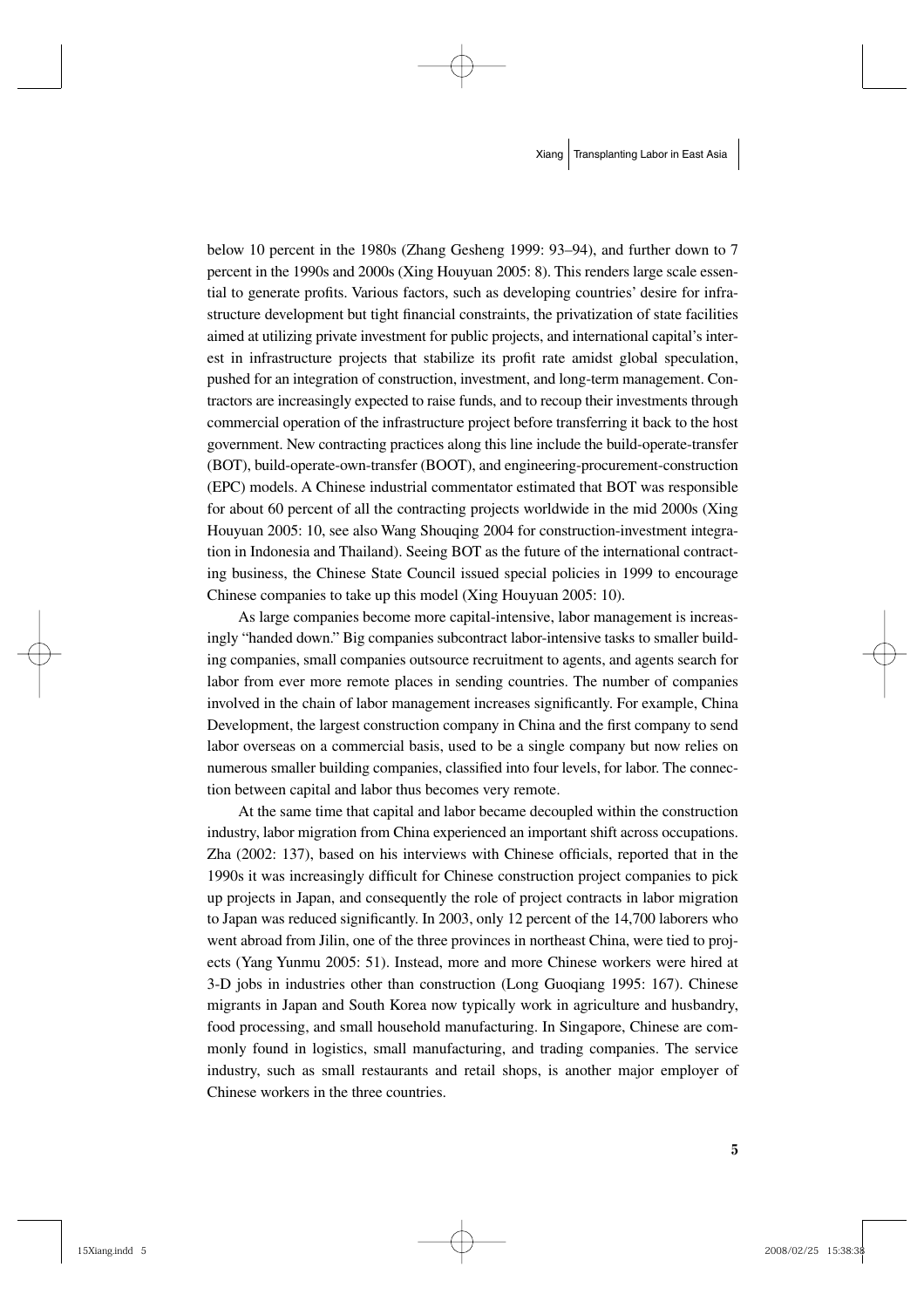The governments of Japan and South Korea also realized that those who needed foreign workers the most were not international investors or exporters, as they had previously anticipated, but were small, low-end firms often located in remote areas. As the earlier regulation that only companies engaged in international trade could receive trainees evolved into the so-called "intra-firm trainee/exchange" system, the two countries stipulated that the mainstream trainee systems should primarily serve small and medium sized businesses. In South Korea, companies should have fewer than 300 employees to be eligible to hire foreign trainees (Niu Xumou 2004). When Japan revised the Immigration Control and Refugee Recognition Act in 1990 and formally introduced the visa category of "trainee," the change was justified as a means of alleviating the labor shortage facing small businesses, particularly those unable to bring in foreign workers on their own (*The Nikkei Weekly*, January 19, 1991, p. 22. cited in Zha 2002: 141).

These trends complicate the relations between capital, labor, and state administration. Economic globalization no longer manifests itself as project-based, organized movements of foreign capital and foreign labor. Rather, the globalizing effects have become highly diffuse, reaching every level of the economy. Many small businesses in Japan, South Korea, and Singapore, although completely local, face fierce competition from the world and particularly from China. Importing Chinese labor is the only feasible way, many argue, for low-end businesses to survive the Chinese exports. As foreign workers are hired across highly dispersed places, the states can no longer bracket them out neatly, let alone control them in physical encampments. Not only is the distinction between internal and external economies profoundly destabilized, but so also is the line between the economic and the social as foreign workers become present in every part of the social body. The states thus have to manage migrants *as individuals*. While project workers can be collectively and spatially confined to camps, "micro-transplant" requires far more sophisticated methods that can operate at the individual level. What follows documents two central policies of this new kind of labor transplantation: differentiation and specification.

## **Micro Transplant**

Differentiation (i.e., classifying migrants into different categories) has become almost a universal policy measure, as reflected by the numerous types of visas, permits, and cards. For migrants, which card you hold determines who you are and what kind of life you will have. Apart from skill and income levels, ethnicity serves as a central criterion for differentiation in the three countries. South Korea has an especially favorable migration program for overseas ethnic Koreans. Similarly, Japan encourages the "return" of *nikkeijin,* particularly from Brazil and Peru, who are given more privileges than other foreign labor. It is significant that ethnicity and education are treated in a compatible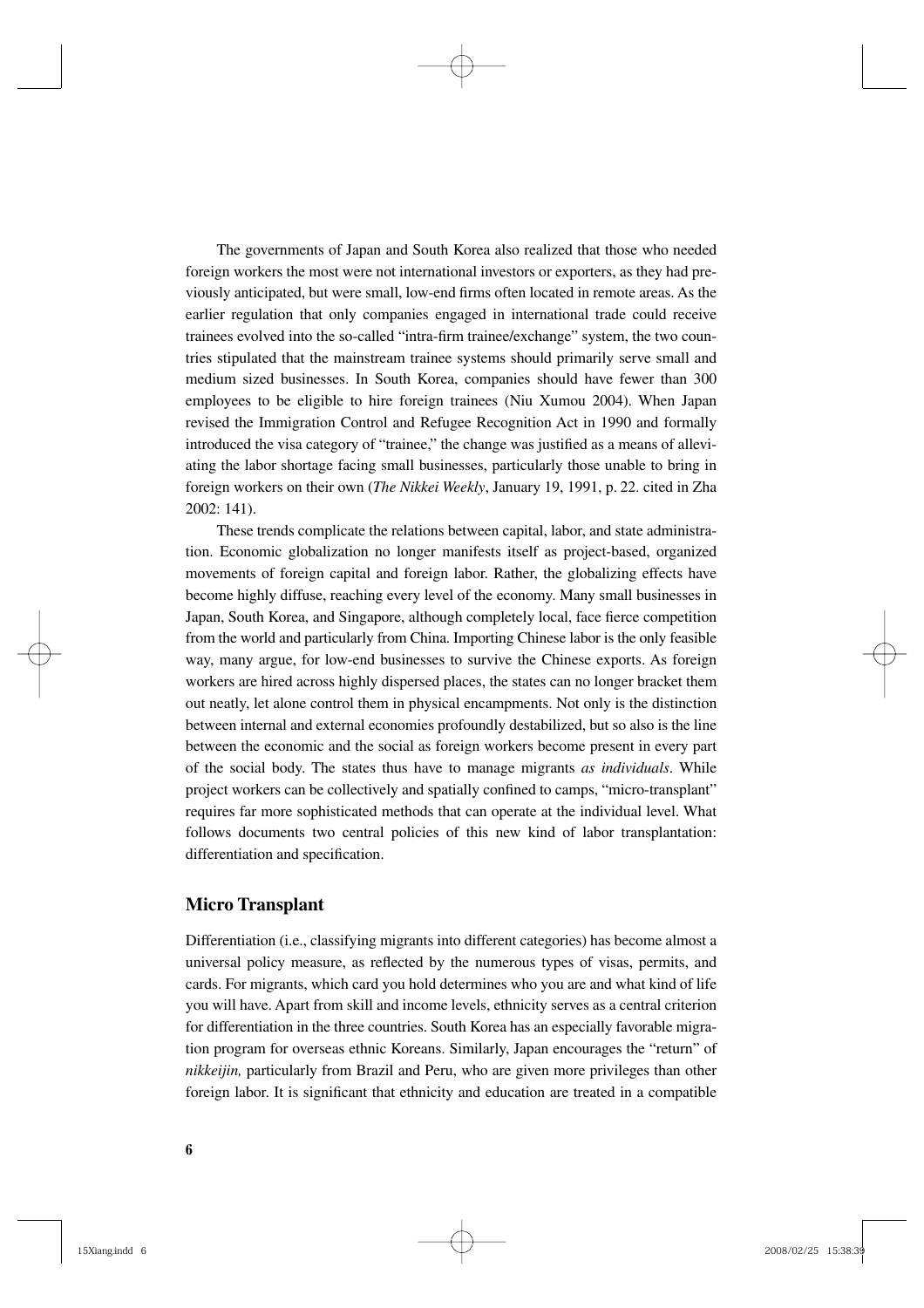manner. The conflation of the "primitive" obsession about skin and blood with the neoliberal cosmopolitan interest in skill and brain presents a new technology of profiling in a selectively globalizing world.

Differentiating categories makes some migrants more human than others. Those with "wrong" brain or blood are denied the right to bring in family members to destination countries, to marry citizens of the place of residence, to search for jobs, or to settle down. For citizens and desirable migrants, juridical liabilities are defined in negative terms, i.e., one remains innocent until proved guilty. But for the unskilled, law exists positively. One is guilty by default unless one makes all the efforts to comply with the requirements and to contain oneself in the narrow spaces of legality. Differentiation narrows down for whom the labor-human separation should be exercised and subsequently which workers are to be transplanted.

#### **"***Free labor equals black labor***"**

For unskilled labor, receiving countries seek not only a "just-in-time" migration (see Jordan and Duvell 2002; David 2006), $\frac{1}{2}$  but also a "to-the-point" migration. Before a migrant arrives, it must be identified without ambiguity what, when and where the migrant is going to work; and the migrant should do nothing else but as defined beforehand—transplantation in the literal sense. In order for this to happen, sector-specific migration policies seem indispensable. These policies divide occupations into those open to foreign labor and those which are not, and further provide detailed regulation of migration management for each sector. Martin (2006) describes the shift from general policies at the macro level to sector-specific micro programs as a change from shotgun to rifle tactics. A list publicized by JITCO allowed *ken shusei* in 55 occupations to upgrade to *ji shusei* for 1999, and the jobs are specified with such detail as "male garment making," "canvas-made products manufacturing," and "cotton tailoring." The South Korean government allocates annual quotas to each sector open to migrants. Singapore keeps most sectors open to foreign workers, but unskilled workers of a particular nationality are allowed to work in designated sectors only. For the service industry, for example, only Malaysia, Hong Kong, Macau, South Korea, and Taiwan are "approved source countries." Chinese workers are allowed to work in construction, manufacturing, and marine industries—and some service establishments only.

Compounded by these differentiation policies, sector-specific micromanagement creates numerous "boxes" in which migrants are slotted, with each box subject to different rules. The following figure illustrates how Singapore manages labor migration through complex policy matrixes.

The matrixes reflect a trend that can be called the economicization of public policies. Migration policies are supposed to meet market demands as their sole objective, and are justified only by how well they do so. Conversely "wrong migration" or "mistaken migration"—how a senior official of a large international organization conceptu-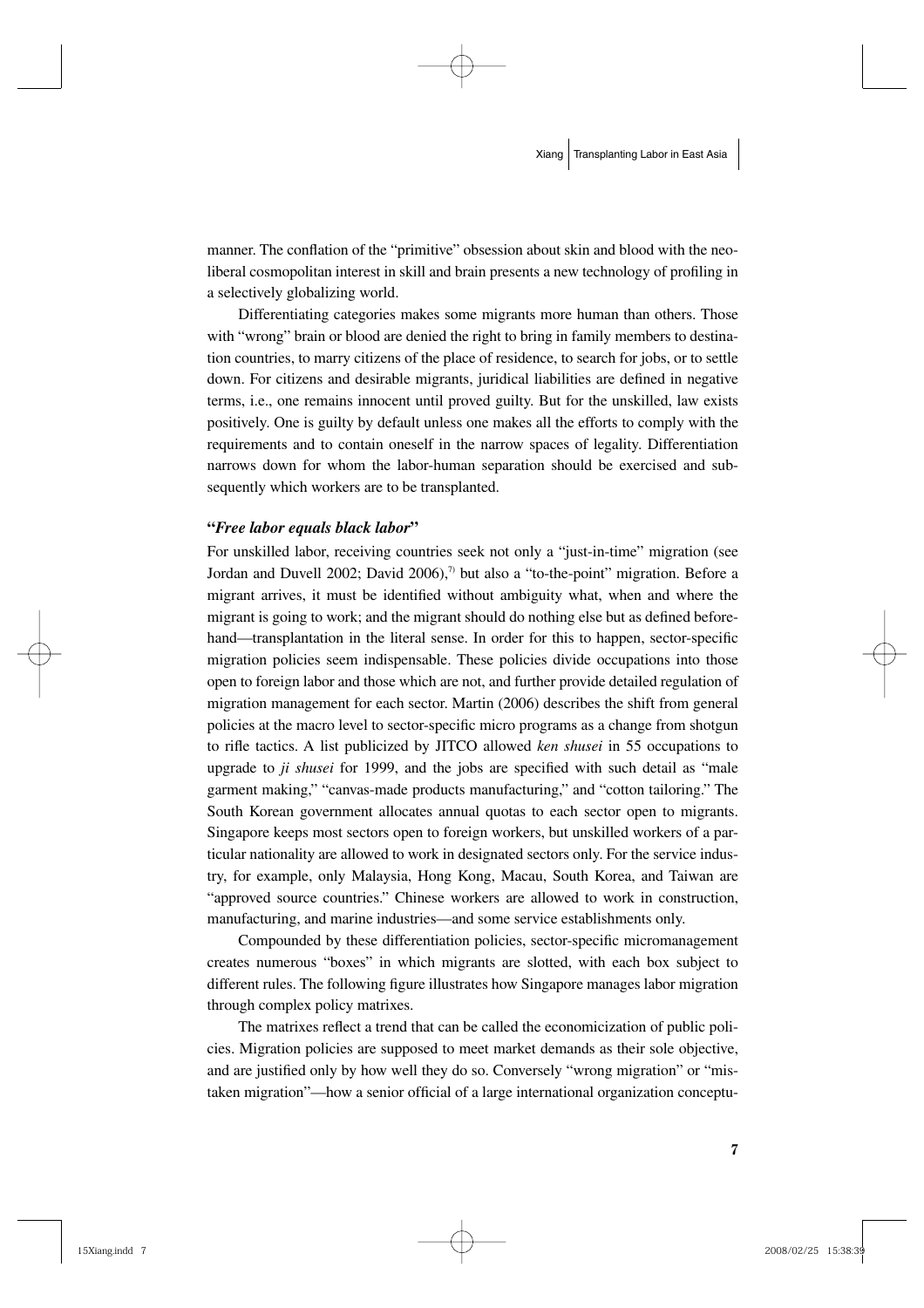| Sector          | Dependency Ceiling<br>(DC)                                                                                                                       | Category of<br>Foreign Worker          | Levy Rate $(\$)$ |                |
|-----------------|--------------------------------------------------------------------------------------------------------------------------------------------------|----------------------------------------|------------------|----------------|
|                 |                                                                                                                                                  |                                        | Monthly          | Daily          |
| Manufacturing   | Up to 40% of the total workforce                                                                                                                 | Skilled                                | 150              | 5              |
|                 |                                                                                                                                                  | Unskilled                              | 240              | 8              |
|                 | Above 40% to 50% of the total<br>workforce                                                                                                       | Skilled                                | 150              | 5              |
|                 |                                                                                                                                                  | Unskilled                              | 280              | 10             |
|                 | Above 50% to 60% of the total<br>workforce                                                                                                       | *Skilled/Unskilled                     | 450              | 15             |
| Construction    | 1 local full-time worker to 5<br>foreign workers                                                                                                 | Skilled                                | 150              | 5              |
|                 |                                                                                                                                                  | ****Experienced &<br>exempted from MYE | 300              | 10             |
|                 |                                                                                                                                                  | Unskilled                              | 470              | 16             |
| Marine          | 1 local full-time worker to 3<br>foreign workers                                                                                                 | Skilled                                | 150              | 5              |
|                 |                                                                                                                                                  | Unskilled                              | 295              | 10             |
| Process         | 1 local full-time worker to 5<br>foreign workers                                                                                                 | Skilled                                | 150              | 5              |
|                 |                                                                                                                                                  | ****Experienced &<br>exempted from MYE | 300              | 10             |
|                 |                                                                                                                                                  | Unskilled                              | 300              | 10             |
| <b>Services</b> | Up to 30% of the total workforce                                                                                                                 | Skilled                                | 150              | 5              |
|                 |                                                                                                                                                  | Unskilled                              | 240              | 8              |
|                 | Above 30% to 35% of the total<br>workforce                                                                                                       | *Skilled/Unskilled                     | 280              | 10             |
|                 | Above 35% to 45% of the total<br>workforce                                                                                                       | *Skilled/Unskilled                     | 450              | 15             |
| Harbour Craft   | 1 local full-time worker to 9<br>foreign workers No of crews<br>(shown on MPA Harbour Craft<br>Licence) $\times$ 2 The lower quota<br>will apply | <b>Certificated Crew</b>               | 150              | 5              |
|                 |                                                                                                                                                  | Non-Certificated<br>Crew               | 240              | 8              |
| Domestic Worker | NA                                                                                                                                               | NA                                     | 295/**200        | $10/**7$       |
| S Pass Holder   | ***10% of the total workforce                                                                                                                    | Skilled                                | 50               | $\overline{c}$ |

**Singapore Policy Matrix of Labor Migration Management**

Source: www.mom.gov.sg, accessed at April 13, 2007

alized migration that does not meet the expectations of migrants or governments—is not only wasteful but also dangerous to the host society.<sup>8)</sup> The economicization of public policies thus does not imply neglect about the social and the political. Quite the contrary, the devotion to the law of the market is based on the faith that social control will be most effective when subjugated to the divine logic of "The Market."

Micromanagement of labor migration greatly empowers employers and intermediary agencies. While it is acknowledged that labor migration policies are often the outcome of "client politics"—that policies are formulated through negotiations between economic interest groups and government officials outside the public eye (Freeman 1995: 2001)—sector-specific management is particularly susceptible to behind-the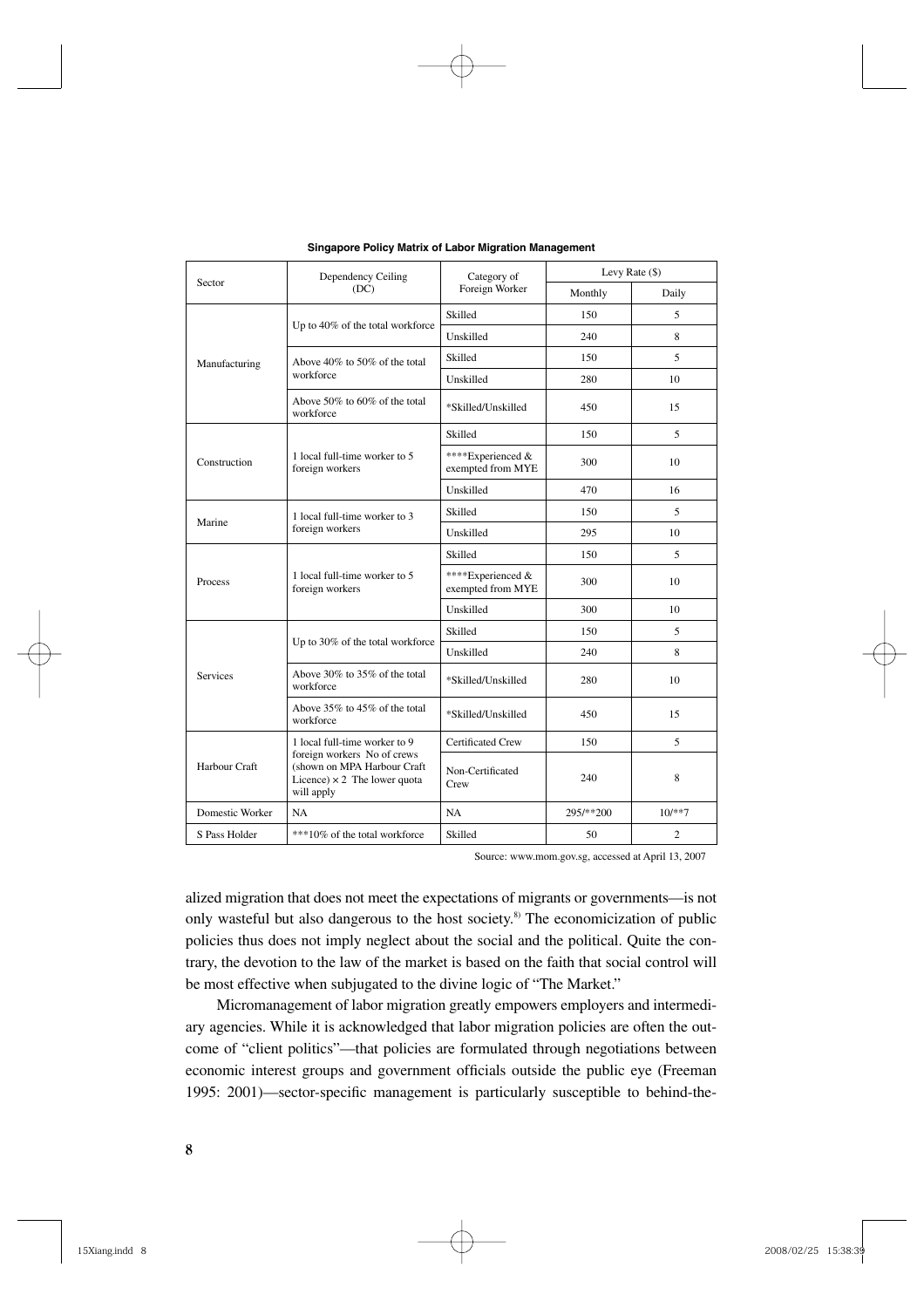scenes lobbying (see Martin 2006). The gradual but steady extension of the list of occupations open for trainees in Japan and South Korea has been almost single-handedly promoted by employers. Furthermore, as the sector-specific programs are meant to meet market demands as accurately and quickly as possible, employers and private agents are essential to ensure good worker-job matching. Sector-specific management is not unique to Asia, but is a worldwide trend. $9$  Compared to guest workers programs in Western Europe in the 1950s, governments in industrial countries now tend to trust employers and labor agencies more than other governments.<sup>10)</sup> Employers, not unions, develop migration program rules (Martin 2006).

But what empowers employers and agencies the most is not the economicization of public policies, but the governmentalization of the society that turns employers into arms of the governments. All three countries tie migrants to their employers, and migrants are not allowed to change jobs. Once dismissed by the employer, the migrant automatically becomes illegal. Some NGOs in South Korea criticize this as a "system of modern slavery" (Seol 2005: 18), but the supposedly progressive EPP does not change much in this regard. EPP still requires migrants to work at the workplace as indicated in the initial labor contract they signed, and only in exceptional circumstances (such as factory close-down) can workers appeal to be transferred to other employers through the government Employment Security Center (Seol and Goh 2005: 55). In Singapore at the end of the 1990s, some small construction teams, mostly set up by enterprising migrants from China or local Chinese, brought workers from China to farm them out, or simply asked them to look for jobs themselves. To distinguish this from the official employer-tied programs, the system was called "free labor" (*ziyou gong*) migration. Since free workers often found jobs with higher wages, it was quite popular with migrants. But both the Singaporean and Chinese authorities saw this as deeply troublesome and were determined to crack down. "Free labor equals black labor (*heigong*)," the Chinese Ministry of Foreign Technology and Economic Cooperation (2001) declared in an urgent circular aimed at stemming it. The Chinese embassy in Singapore reiterates that "free labor is illegal," as printed in its certificate authorizing Singapore agencies to recruit PRC workers. Thus, although migration is aimed at enhancing labor market flexibility, once the migrants are in the destination, they are deprived of all access to the labor market.

This migration management can be aptly summarized by the Chinese expression "one carrot, one hole" (*yige luobo yige keng*). The phrase refers to the situation in state socialism when work units could not create, remove, or modify positions, and staff could not change jobs either. While the Chinese communist government effectively put the carrots "on the move" as part of its reform agenda of building a market economy, which in turn contributed to the increase in outmigration, the migrants now find themselves trapped in "free" countries by policies that are more restrictive than those in Cultural Revolution era China.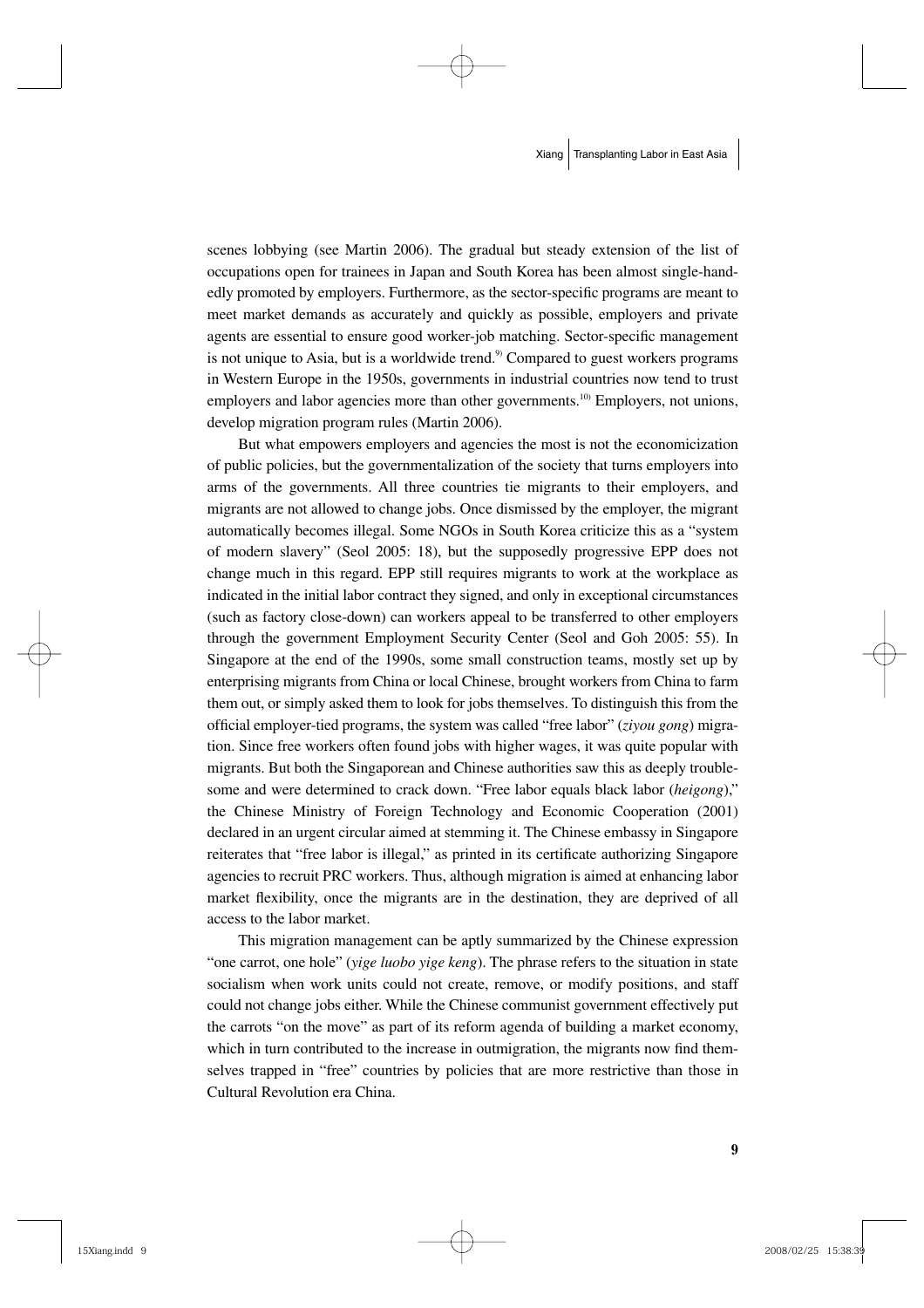Tying workers to employers or agencies severely impedes migrants' bargaining power. In 2004, a hidden camera found in the change room of nine Liaoning female migrants in Tokushima, Japan, triggered a huge outcry in China. The Liaoning provincial government had to send a special delegation to Japan to intervene. Despite the high level of political attention and the support that the workers gathered, they decided not to bring the case to the court. This was because if the employer were convicted, the factory would be closed down and all the workers would be deported back to China.

Martin (2006) predicts that, with the replacement of government dominated macro policies by detailed micromanagement, so-called "policy gaps"—discrepancies between policy goals and actual outcomes—will become wider in the coming decades. Governments will have a harder time administering these multiple programs in times of tight budgets and deregulated labor markets. Indeed, governments may have fewer policy tools to control migration directly without going through a third party. But this does not mean that states' power is necessarily undermined.

### **Conclusions**

My paper questions two dichotomies prevalent in the current literature on migration and globalization. First, the literature commonly sets an expansive capital that is hungry for flexible labor against a protectionist state that is primarily concerned with social order; in other words, a dichotomy between economic globalization and the nation-state (e.g. Harris 1995). Second, there is a dichotomy between migrant networks and sovereign states. As reflected in the notion of "globalization/transnationalism from below," migration is expected to become self-perpetuating (for example by developing strong transnational networks and by pushing for family reunion programs) and would thus seemingly pose challenges to a rigid, territorialized state. Despite the differences between Japan, South Korea, and Singapore, this paper suggests that these notions—largely based on western experiences—have underestimated Asian states' governing capacity. The relations between state, capital, and labor in the context of globalization play out distinctly in this region. If we want to develop grand but grounded narratives of the Asian political economy, which could provide the basis for more fruitful intellectual and political debates, labor migration may well open an especially valuable new window.

### **Notes**

- 1) The first group of Chinese trainees went to Japan in either 1979 or 1980 as agricultural workers, arranged jointly by Japanese agricultural associations and the Chinese government. The numbers increased quickly after 1991 when Japan expanded the trainee system.
- 2) In early 2006, when I collected most of the data for this project, 1 US Dollar (USD) equaled approximately 1,000 South Korean Won (KRW).
- 3) Singapore has a long history of labor migration and migration policies. The British colonial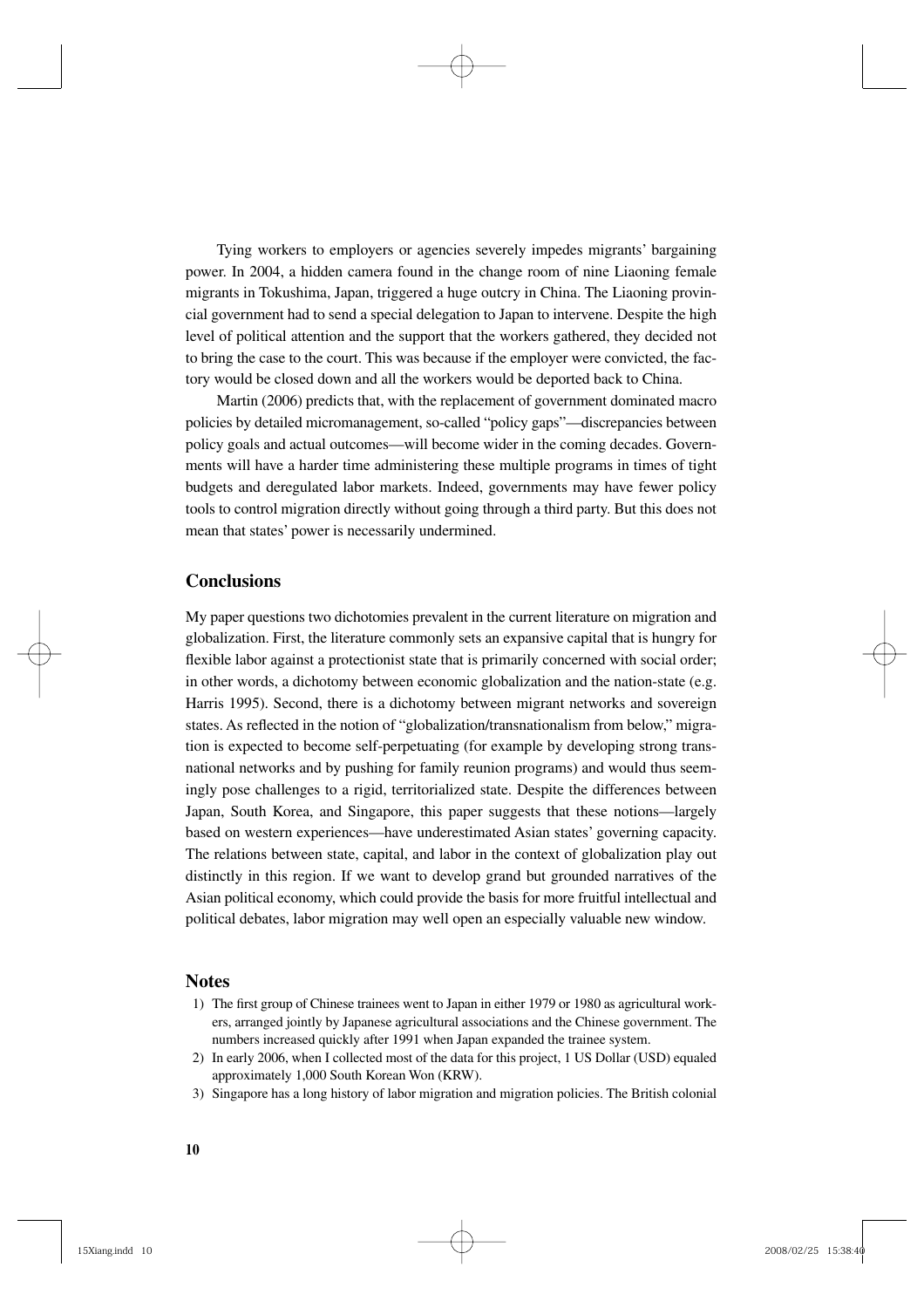government passed an Immigration Restriction Ordinance in 1928 and introduced a migrant labor quota system.

- 4) I searched the entry "Contract Labor or Recruitment Agencies or Consultancy or Services > Southeast Asia" (accessed December 26, 2006).
- 5) Relevant research includes Wilson 1995; Asano Tamanoi 2000; Young 1999; Brooks 1998; McDowell 2003.
- 6) In 2004, 40 percent of all Chinese migrant workers overseas were working in manufacturing industries, 26 percent in construction, and 14 percent in agriculture, forestry, and fishing industries (CHINCA 2004: 10–11).
- 7) The term "just-in-time" migration means that migrants move "rapidly between different employers and families, providing quick labor force both for employers and kin."
- 8) Conversation in Barcelona, September 2004. The official asserted that a large proportion of migrants came to Italy "by mistake" as they are not whom the government wanted, and he suggested governments and international organizations stop the "wrong migration"
- 9) For example, the UK government introduced a sector-based labor migration scheme in May 2003. The scheme grants 10,000 quotas to the industries of food processing and hospitality and catering, and allows them to recruit foreign workers aged between 18 and 30 on one-year work visas.
- 10) Abella suggested that the end of government recruitment and the emergence of private players were due to the frustration with government behavior. Conversation on 27 April, 2006, University of Oxford.

### **References**

Brooks, Barbara. 1988. "Peopling the Japanese Empire: The Koreans in Manchuria and the Rhetoric of Inclusion," In *Japan's Competing Modernities: Issues of Culture and Democracy 1900–1930*. Sharon Minichellio, ed. pp. 25–44. Honolulu: University of Hawaii Press.

Freeman, Gary. 1995. "Modes of immigration politics in liberal democratic states," *International Migration Review* 29(4): 881–902.

- —. 2001. "Client Politics or Populism: Immigration Reform in the United States" In *Controlling a New Migration World*. Guiraudon V and Joppke C, eds. pp. 65–95. New York: Routledge.
- Harris, Nigel. 1995. *The New Untouchables*. Harmondsworth: Penguin.
- *JITCO Hakusho 2001 Nenban* [JITCO White Paper 2001 edition].
- Jordan, Bill and Franck Duvell. 2002. *Irregular Migration: The Dilemmas of Transnational Mobility*. Cheltenham (UK): Edward Elgar.

Karjanen, David. 2006. "Just-in-migration," *Anthropology News*. December: 64.

- Labor Department, CHINCA. 2004. "Illegal overstay increase day by day in Korea" [Kanguo feifa zhiliuzhe yuri juzeng], *International Project Contracting and Labor Service*. no. 4: 59–60.
- Long Guoqiang. 1995. *China's Trade in Service* [Zhongguo Fuwu Maoyi]. Beijing: Zhongxin Press.
- Asano Tamanoi, Mariko. 2000. "A road to a 'Redeemed mankind': The politics of memory among the former Japanese peasant settlers in Manchuria," *The South Atlantic Quarterly* 99(1): 163–189.
- Martin, Philip. 2006. "Managing labor migration: Temporary worker programs for the 21st century," June 20, 2006. UN/POP/MIG/SYMP/2006/07. International Symposium on Inter-